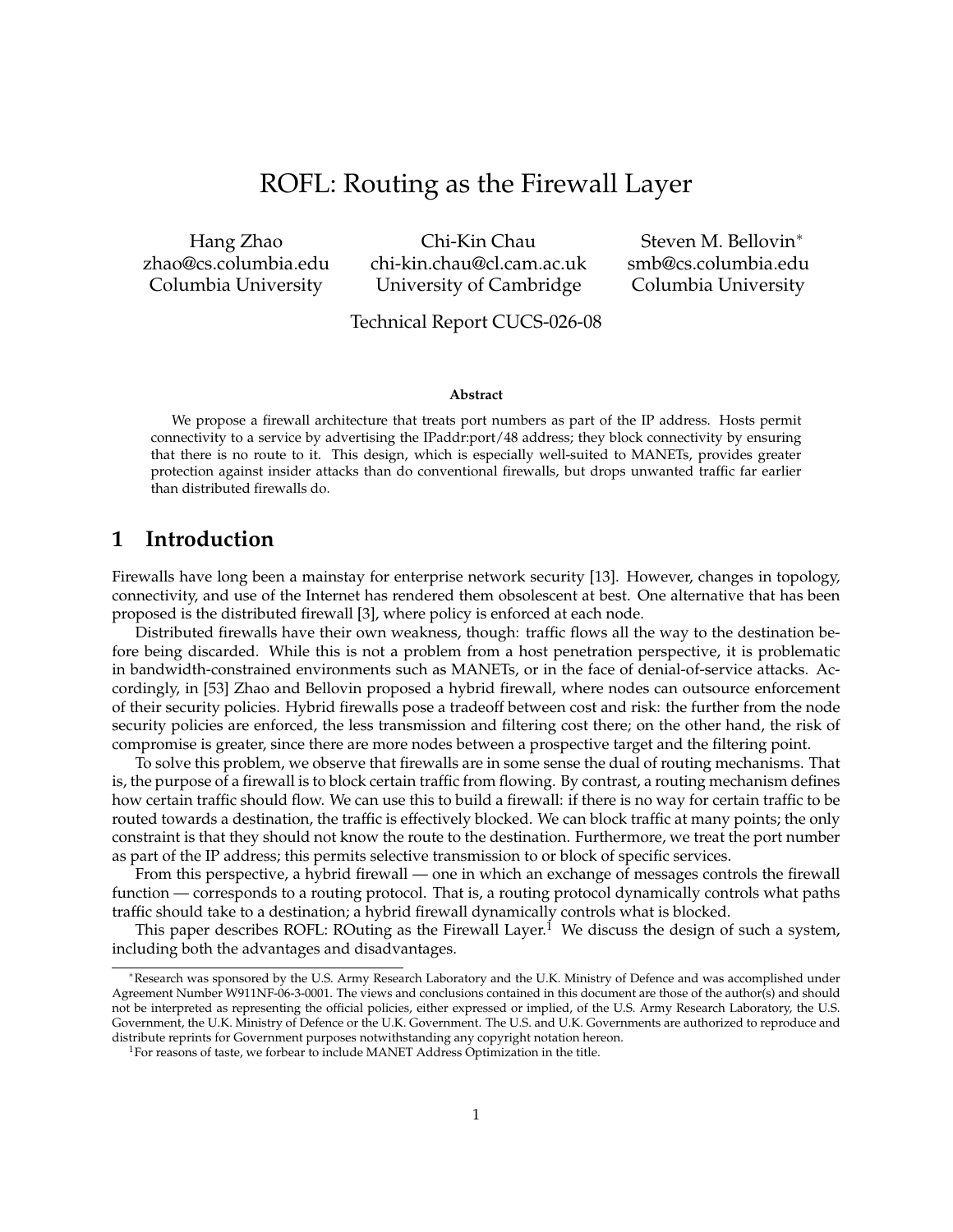#### **1.1 Structure of the Paper**

Section 2 provides an overview of distributed and hybrid firewalls. Section 3 describes the ROFL scheme in considerably more detail. Potentially troublesome issues are covered in Section 4, along with an explanation of why we feel these are manageable.

One of the more interesting implications of using routing to implement firewalls is that we can draw on the large literature about routing to understand what will happen. One of the more interesting possibilities is mapping ROFL into the routing algebra framework [47, 25]. That will allow us to prove certain properties about ROFL firewalls, by drawing on the proofs already existing using the routing algebra. A complete description of that is beyond the scope of this paper; we do, however, include a brief sketch of how this might work.

We conclude by discussing related work and explaining why ROFL is particularly useful in MANETs.

### **2 Distributed and Hybrid Firewalls**

Firewalls are effective means of protecting a local system or network of systems from network-based security threats. Conventional firewalls rely on the notion of restricted topology and control entry points to the network. All traffic from inside to outside, and vice versa, must pass through the firewall. Since traditional approach made assumptions on restricted network topology and trust on every single host in the Intranet, Bellovin [3] proposed a distributed solution to address the shortcomings. In the distributed firewall scheme, security policies are still centrally defined, but the enforcement is pushed to the individual end hosts. Security administrator defines security policy in terms of host identifiers. The resulting policy is then shipped out to each individual host that participates in the distributed firewall. The policy file is consulted when processing incoming or outgoing messages to verify their compliance.

The most obvious advantage of distributed firewall approach is that there is no longer a single choke point in terms of performance. Throughput is not limited by the speed of firewall processing. There is no longer a single point of failure between the inside and outside network. Araditional firewall does not have the knowledge of the intentions from each individual host. On the contrary, distributed firewall rely on the hosts to make appropriate and thus more secure decisions. Most importantly, distributed firewalls can protect hosts, such as those used by telecommuters, that are not within the topological boundary, regardless whether or not a tunnel has been set up.

Distributed firewalls have their own disadvantages: unwanted traffic flows all the way to the destination before being discarded. They introduce additional problem for end hosts with limited bandwidth supply and power capacity, such as mobile nodes in MANETs. Therefore, a hybrid solution is proposed in [53], which combines those two approaches together to achieve desired functionalities with lower cost. Security policy enforcement become quite flexible in hybrid firewall implementation. Policies can be enforced at end hosts in a distributed manner, or at some intermediate nodes which act as gateways protecting systems sitting behind.

A policy algebra was introduced to enable policy integration and delegation in hybrid firewall environments. It consists of five basic operations and enables many possible arrangements of security policies. For a quantitative study, cost and risk functions are introduced to associate with each policy enforcement. There are several attempts to define proper cost and risk metrics. For example, the number of rules in a packet filter rule set is a plausible cost metric, since additional CPU cycles are required to perform rule checking. On the other hand, the number of hops between the delegate and its protected host could be a reasonable risk metric since any single compromised host or link along the path between those two exposes security hole to the attacker. Hybrid firewalls pose a trade-off between cost and risk: the further from the node security policies are enforced, the less transmission and filtering cost there; on the other hand, the risk of compromise is greater.

Hybrid firewalls based on the policy algebra are able to perform fine-grained integration of security policies. They also facilitate the decentralization of security policy enforcement to adapt to the rapid topology changes in MANETs. More importantly, the algebra enables policy delegation in hybrid firewalls. Modern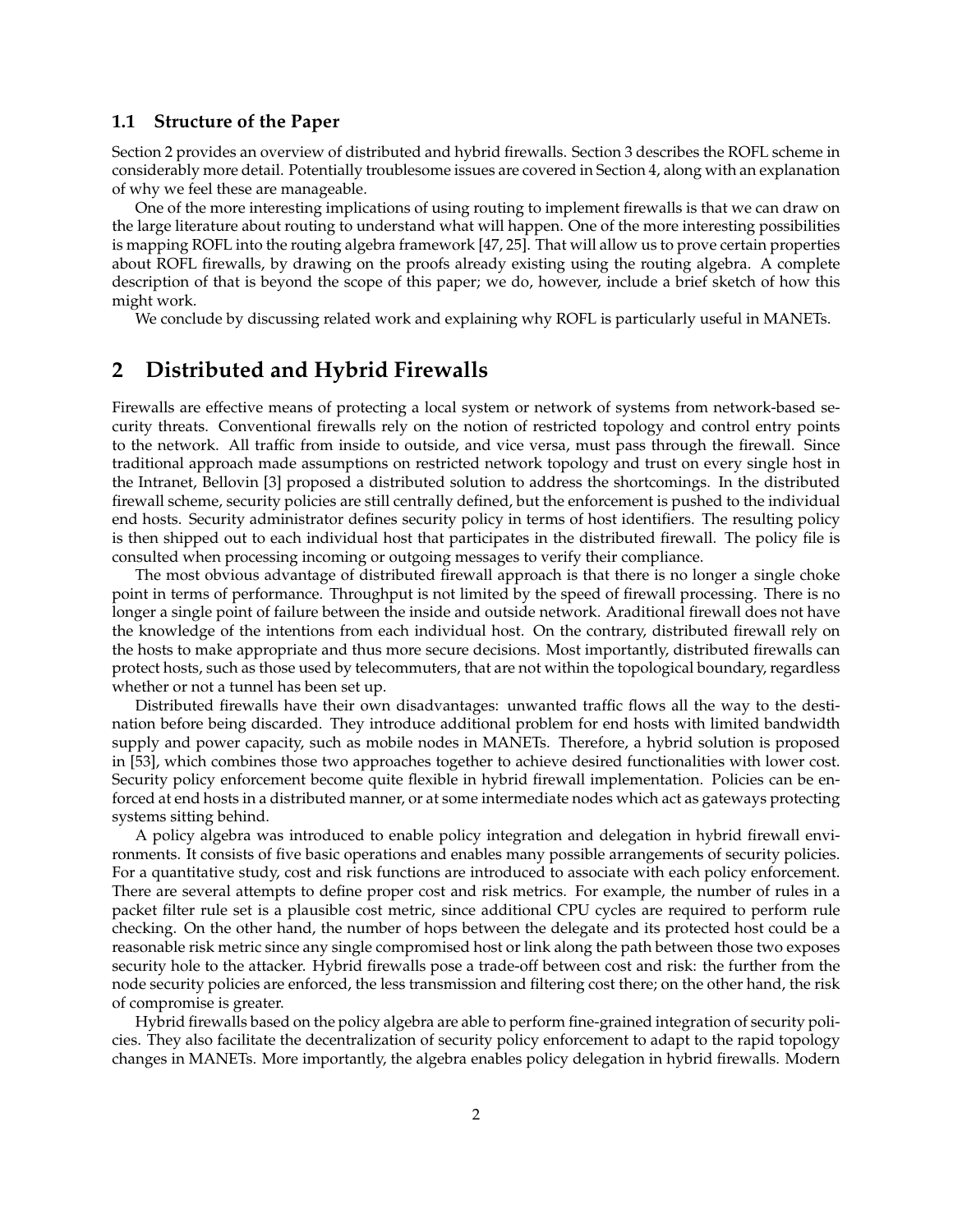heterogeneous networks consists of nodes with diversified energy supply and computation capacity. Hosts with lower computational power may outsource part of its rule set to a security delegate that it trusts, thus lowering its own cost. Unwanted traffic flows are then dropped early along the routing path to save transmission power, in particular for MANETs where energy conservation is crucial. Besides that, it reduces potential collisions among packet transmissions in MANETs, which often requires additional MAC layer efforts and collaborations to resolve. However, to balance the trade-off between cost and risk associated with policy enforcement, a global optimization algorithm is required to minimize overall cost for policy enforcement while maintaining the risk level below certain threshold. Such a centralized algorithm could be expensive and not scalable when the size of the network grows. To solve this problem, we treat firewalls as a form of routing and propose ROFL to develop a unifying approach of those two.

### **3 Firewalls as a Form of Routing**

#### **3.1 Routing to Ports**

A conventional routing advertisement is of the form

$$
R = \{p/m, M\}
$$

where *p* is an address prefix, *m* is a prefix length, and *M* is a metric. We extend the prefix field to include a service *s*:

$$
\{p:s/m,M\}
$$

For example, to permit access to an SMTP server and a web server at 192.0.2.42, a node would originate the routes

{192.0.2.42 : 25/48, *M*}, {192.0.2.42 : 80/48, *M*}

where *M* is cost metric.

Port-specific routing advertisements are handled just like any other routing advertisements: the source node and any intermediate routers do a longest-prefix match on the advertisement. If there is no matching route, the packet is dropped.

This discussion glosses over two issues: IPv6[16] and protocols other than TCP [43]. IPv6 does not pose any special challenges. Extending, say, OSPF [38] to handle v6 was straight-forward [15]; the same would be true for ROFL, save that one would speak of /144s instead of /48s. We will not discuss this point any further.

Dealing with other protocols (i.e., UDP [42]) is more complex. Prepending or appending it to the port number interferes with aggregation points (Section 3.3). For now, we assume there is a separate routing table per protocol. (This can be viewed as prepending the protocol number to the IP address.) Another option would be to use the same number space for TCP and UDP port numbers, and ignoring collisions; that is only problematic if one wanted to permit access to, say, the TCP port, while blocking the UDP port. We defer further investigation of this point to future work.

Blocking a port is more complex. Suppose we wish to permit references to all ports on 192.0.2.42 *except* port 80. While we could advertise  $2^{16}$  – 1 routes {192.0.2.42 : 0/48, *M*}, {192.0.2.42 : 1/48, *M*}, {192.0.2.42 : 79/48, *M*}, {192.0.2.42 : 81/48, *M*}, . . . , {192.0.2.42 : 65535/48, *M*}, this would be seen as an unfriendly thing to do to a routing table. (This is the fully decorrelated form [53]; clearly, one could advertise a shorter, correlated form, but it might still require a considerable number of prefix announcements.) Instead, we advertise an *infinity* route:

$$
\{192.0.2.42:80/48,\infty\}
$$

along with {192.0.2.42/32, *M*}. Infinity routes are entered into a router's *Forwarding Information Base* (FIB), but they are used as black hole (discard) entries. In effect, we treat the infinity route and the covering route to all services on the host as a correlated specification, compared with the fully decorrelated version given above [53, 32]. That said, the behavior of the two forms must be equivalent.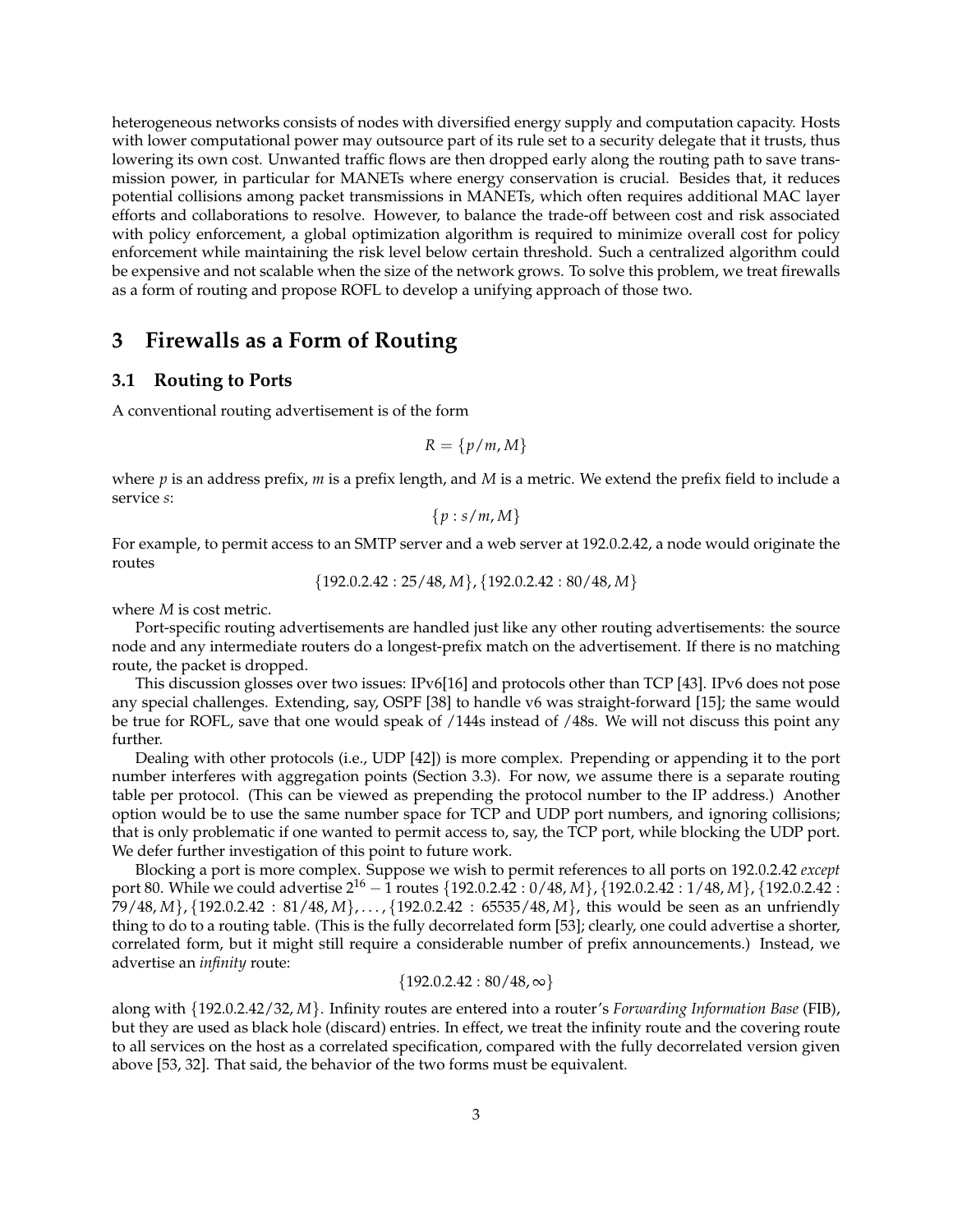#### **3.2 Client Routes**

A service-specific route (that is, a route with a finite metric to a particular service) is suitable for use by servers. However, virtually all useful protocols require replies from servers to the clients. This in turn implies that there must be a route to client ports. There are several possible ways to handle this.

The first, and probably best, scheme is for client-like computers to advertise their non-server ports as service-specific routes. Current IANA standards<sup>2</sup> say that dynamic ports (i.e., those used for ordinary clients) should be in the range 49152-65535. For host *h*, then, all clients are in *h* : 49152/34; services are in  $h$  : 32768/34 or  $h$  : 0/33. (Note: 49,152 is  $2^{15}+2^{14}$ , i.e., 1100 0000 0000 0000<sub>2</sub>.) Advertise an infinity route for those prefixes, to block access to any services that aren't specfically advertised via a /48. Then advertise a normal route to *h* : 49152/34 to permit access to all client ports on the machine. The few servers on highernumbered ports can be covered by specific infinity routes. Alternatively, the full /48 can be announced, with specific infinity routes to block the few servers running.

A second scheme is for client machines to announce a /48 for client ports as they're used. This avoids the need for unused prefixes to exist when a client port is not in use. However, most machines are almost always running *something* that speaks on the network; besides, each routing announcement, even for a /48, will consume router CPU bandwidth, especially if the announcement reaches it via more than one path. Accordingly, this is probably not the best choice.

The third choice is a subtle but useful variant on the second: piggyback the routing announcement for the client's /48 on the initial SYN packet to the server. More precisely, send a special packet towards the server that contains both the /48 announcement and the initial packet for the server. Routers along the path from the client to the server install the appropriate reverse route, in effect nailing up a reverse circuit. However, it is not a circuit; if a router along this path were to fail, the normal routing protocol mechanisms would automatically reroute the traffic via some other path. Also note that this scheme would force all SYN packets to the router's slow path (that is, the CPU, rather than using the hardware routing on the line card); this might pose significant load. This is less of an issue for MANETs, where all routing is done by the CPU.

The latter two alternatives are particularly useful in environments that use Network Address Translators (NATs) [48, 26, 28]. NATs need to know when to create externally-visible mappings for internal ports. As such, they benefit from explicit announcements from clients about which port numbers are in use. (This is similar to what is done today with Universal Plug and Play (UPnP) devices [50].)

We note that today, most machines are either clients or servers; there are comparatively few machines that act as both. The exception is for things like the DNS and infrequent outbound administrative emails from servers. It may, then, be advisable to select one of the above mechanisms based on the normal role of the machine.

#### **3.3 Aggregation Points**

The obvious objection to ROFL is the growth of the routing table. We deal with this in more detail in Section 4; for now, though, we introduce the notion of *aggregation points*.

An aggregation point does what its name implies: it aggregates routes. More specifically, when sending out routing advertisements it discards all prefixes over a certain length, while ensuring that a relatively short prefix covers them all. In general, this is not a new concept. BGP contains specific mechanisms for it [44, Section 9.2.2.2]; even without those, the concept is an essential component of Classless Interdomain Routing (CIDR) [20]. Beyond that, some ISPs are known to filter (or philtre) too-long prefixes [45]. Generally speaking, prefix length filtering is done in places where the rest of the net does not need to know the details of internal topology.

With ROFL, the obvious place to put an aggregation point is at the border to the rest of the Internet. For MANETs, the gateway to the fixed network is the likely place. These are, of course, the usual locations for conventional firewalls. There is, however, a very important difference. With conventional firewalls, target

<sup>2</sup>http://www.iana.org/assignments/port-numbers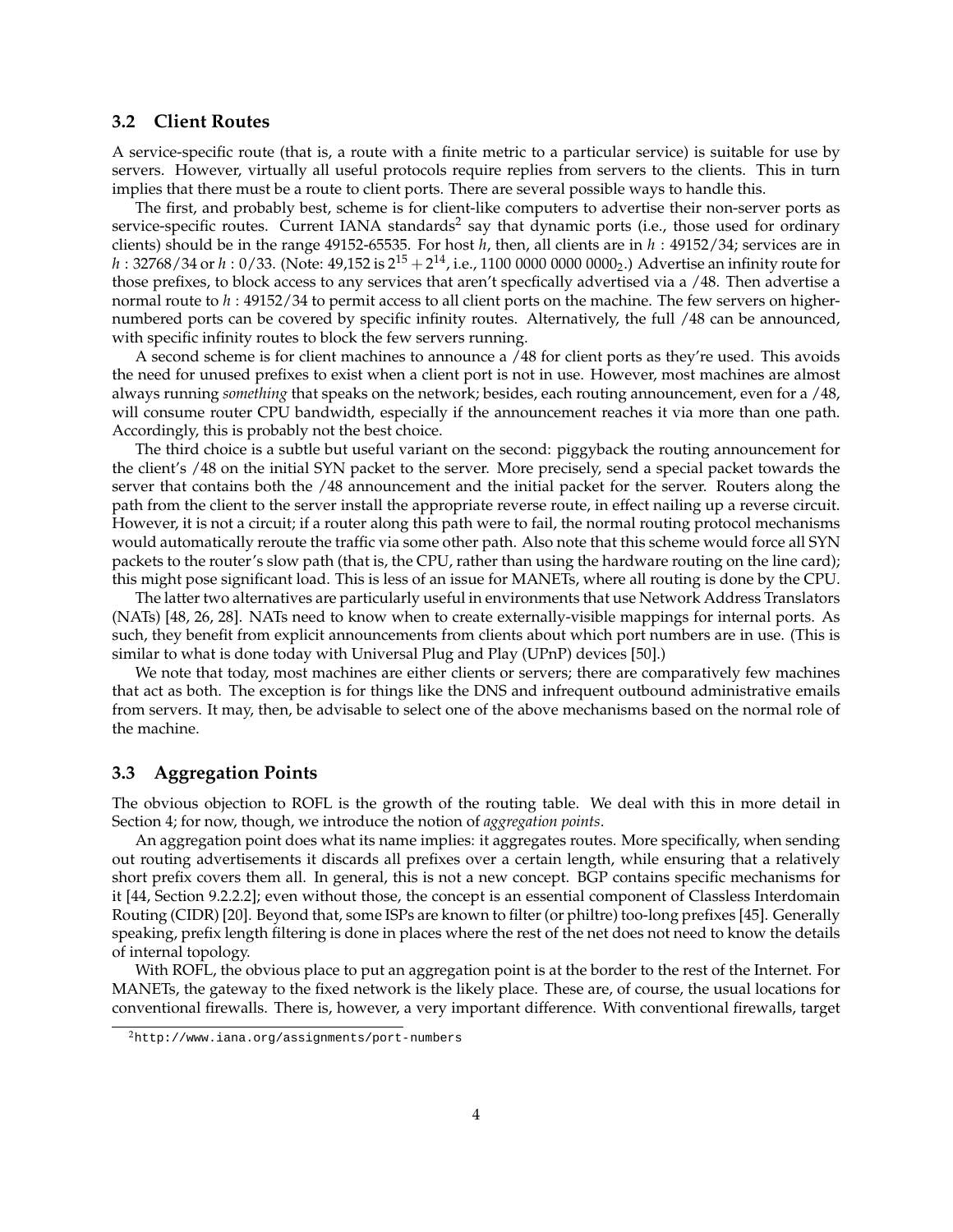hosts are exposed to attack from any host on the inside. With ROFL, every router along the path from the attacker to the target acts as a firewall.

Consider, for example, a departmental server host *h*. It listens on port 25 to receive mail from the rest of the company; it also listens on port 80 for a departmental Wiki. That is, Wiki service is offered only within the department. Naturally, access from outside to both of these ports is blocked by the corporate firewall.

Suppose, though, that some off-LAN host has been subverted. With a conventional firewall, the Wiki port would be open to attack. With ROFL, however, only *h* : 25/48 is advertised; there is no route to the Wiki server. No router within the company will pass those packets. From the outside, where only a short prefix is known, attack packets wil flow towards the external-facing aggregation router; it, too, will drop them, much like a conventional firewall.

There is no need, however, to restrict aggregation points to border routers. Multilocation companies may do aggregation at each site boundary. Alternatively — and counterintuitively — the long, servicespecific prefixes may be passed to other sites' gateway routers, but not readvertised within the site. This has the effect of dropping unwanted traffic before it traverses an expensive WAN link. We cannot do that with conventional firewalls, since it would imply trusting an external box. With ROFL, the outsourced filtering request is advisory; there are no security breakdown if the request is not heeded.

Another approach to aggregation is to view it as a tradeoff between routing table size on the one hand and security or traffic volume on the other. An aggregation point is a security filtering boundary; from beyond it, attack packets may flow towards the destination unhindered. By having fewer aggregation points, the filtering boundary is pushed further out; many more routers will participate in dropping unwanted traffic.

In principle, there is no need for a "one size fits all" policy towards aggregation points. Some services — for example, the main intranet web server — may need to be advertised very widely; conversely, other services (such as the aforementioned Wiki) may only be of interest to a few LANs. We call this a *policy region*. Doing this properly, though, requires configuration of muliple routers as well as the originating host. We leave the design of such a management system for future work.

#### **4 Issues**

#### **4.1 Routing Table Size**

As noted, ROFL will cause growth in local routing tables, and in particular in the FIB. There are three effects: total storage needed, time to handle routing updates, and time to look up a route. All depend on the number of prefixes; let us estimate the size of typical routing tables using ROFL.

The total number of routes that must be stored is the product of the number of hosts within an aggregation region and the average number of services per host. Table 1 shows the out-of-the-box configuration for some modern desktop operating systems; in addition, each host will consume one route for client ports, plus an infinity route to block server access. (If the host does not, in fact, run any servers, this latter can be omitted.) We do not consider server machines; in most environments, there are many fewer servers per LAN. It is clear that if very few servers are running, very few service prefixes will be announced for them. We thus assume that on average, each host will announce 13 prefixes.

The number of hosts within a region is much more variable, and of course depends on the size of the organization. That said, larger organizations will have larger routers. We can do some rough calculations based on RIR address allocation policies.

ARIN requires that organizations use about 80% of their assigned address space before they get more space. They hand out provider-independent address space to organizations that need at least a /20; i.e., to those who have more than about 3300 hosts. If we assume that the number of desktops is a bit larger than the number of employees, we will need to handle about  $3300 \times 13 \approx 43,000$  prefixes. This is probably an upper bound; most (though of course not all) organizations with more employees than that are split across multiple locations, each of which is a separate aggregation region.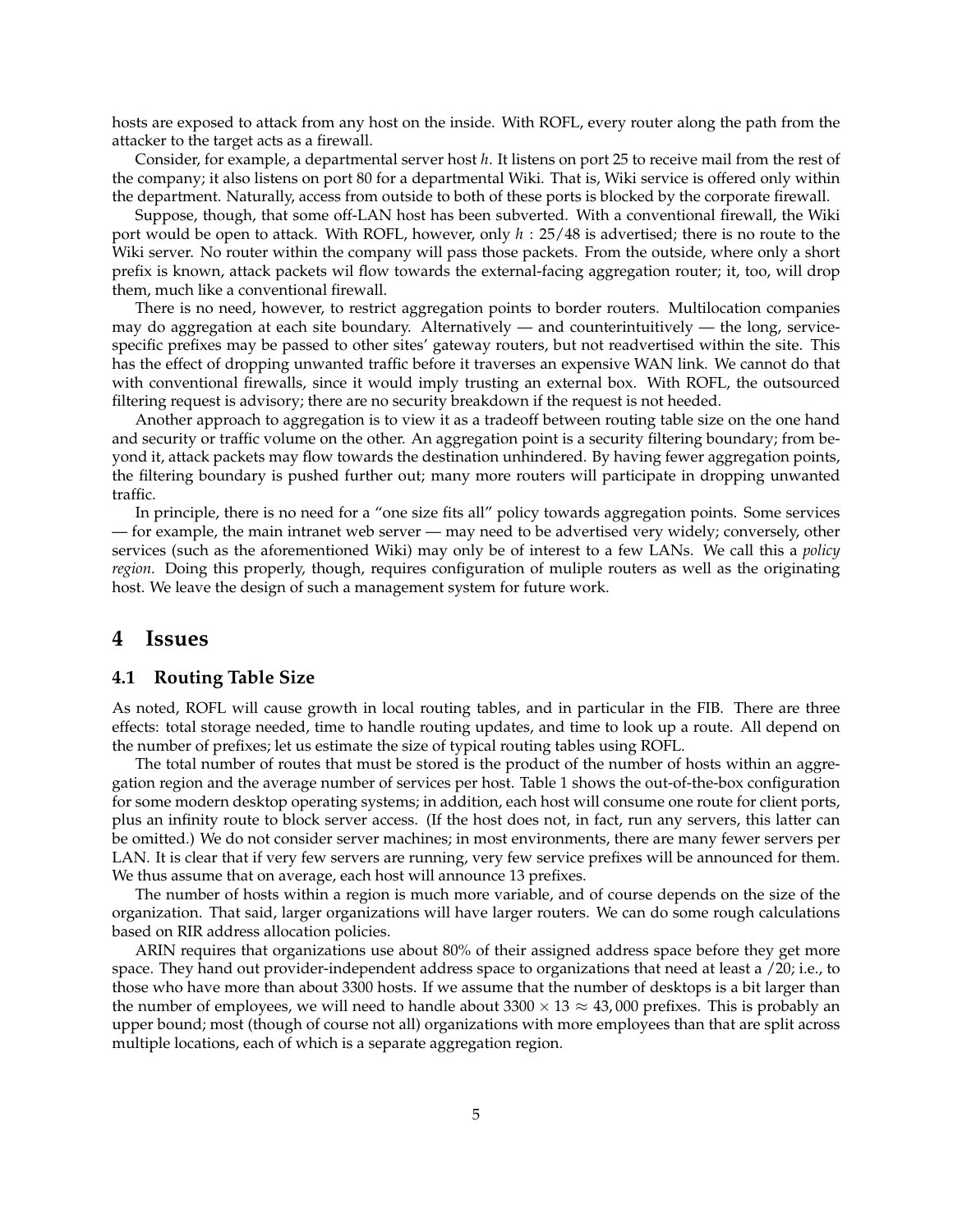Table 1: The number of services running out-of-the-box on default installations of assorted desktop operating systems. The numbers are approximate, since different vendors will ship slightly different configurations. In addition, some ports (i.e., DHCP) are never used off-LAN, and hence would not occupy space in the enterprise routing table. In our tests, about half of the Vista ports were in the Vista client port range ( $[2^{14} + 2^{15}, 2^{16} - 1]$ ); they may thus be covered by our client port scheme.

| <b>Services</b> |
|-----------------|
| 3               |
| 13              |
| 2               |
| 0               |
| 0               |
| 3               |
|                 |

43,000 prefixes is a lot; however, it is less than a fifth of the prefixes in a full Internet feed. Today's enterprise-grade routers are capable of handling this many prefixes. Estimates suggest that only 64M bytes of memory are needed, well below their design limits. It seems, then, that ROFL does not pose an unreasonable memory burden.

Routing table computation time may be more problematic. Let us first approach it analytically. OSPF is based on Dijkstra's Algorithm [17], which is  $O(n^2)$  in the number of nodes. However, this bound is for relatively dense graphs. Many enterprise networks and most MANETs are much more sparsely connected; other algorithms can do much better in such cases. In particular, by suitable choice of data structures when implementing Dijkstra's algorithm, the running time can be reduced to  $O(e \log_2 n)$  [30, 1].

The analytic approach tells us nothing about the constant, so it pays to look at real implementations as well. In [46], Shaikh and Greenberg calculated the CPU time needed for OSPF updates on a fully-connected, *n*-node topology, on a Cisco 7513 router. They do not say which model of Route Switch Processor was used; the time frame suggests that it was likely an RSP1 or RSP2. They found that the CPU time needed was approximately .00000247*n* 2 seconds. For 3,300 nodes, that would come to about 27 seconds, which is a bit on the high side. However, their paper was published in 2001. Furthermore, Cisco has a reputation for using relatively slow CPUs in their routers. Their current top-of-the-line model, the RSP16, has a 400 Mhz CPU; the RSP2 has a 100 Mhz CPU. $3$  Accordingly, we suggest that we can scale that figure by a factor of at least 20, which brings the time to about 1.4 seconds, which is clearly acceptable.

There are more important reasons for optimism. Shaikh and Greenberg measured a fully-connected graph. Our topologies are *not* fully connected. There is little published data on enterprise networks; experience suggests, however, that most corporate locations outside of data centers have rather simple and often tree-like topologies. Let us be conservative and assume a fanout of 10 links per node. Using the formula given above, it will take about 2700 operations, compared with the 11,000,000 operations for the fully-connected graph. The CPU time needed should be almost unmeasurably low, even on old, slow CPUs.

There is an implicit assumption in this CPU time analysis that the number of prefixes is irrelevant. if there are no local policies that that cause some services to be routed differently than others, this will in fact be the case; the path between any two nodes will be the same regardless of the port number addressed. If that is not the case, let us approximate differently-routed prefixes as separate nodes. The total cost goes up proportionally to log<sub>2</sub> of the number of nodes; let us continue our assumption that the number of links is 10 per node. We are thus dealing with about 43,000 and 4300 links; the result is only  $25\times$  larger than in the simpler case: still very small.

 $3$ http://www.cisco.com/en/US/products/hw/routers/ps359/products\_installation\_and\_configuration\_ guide\_chapter09186a00801c63a5.html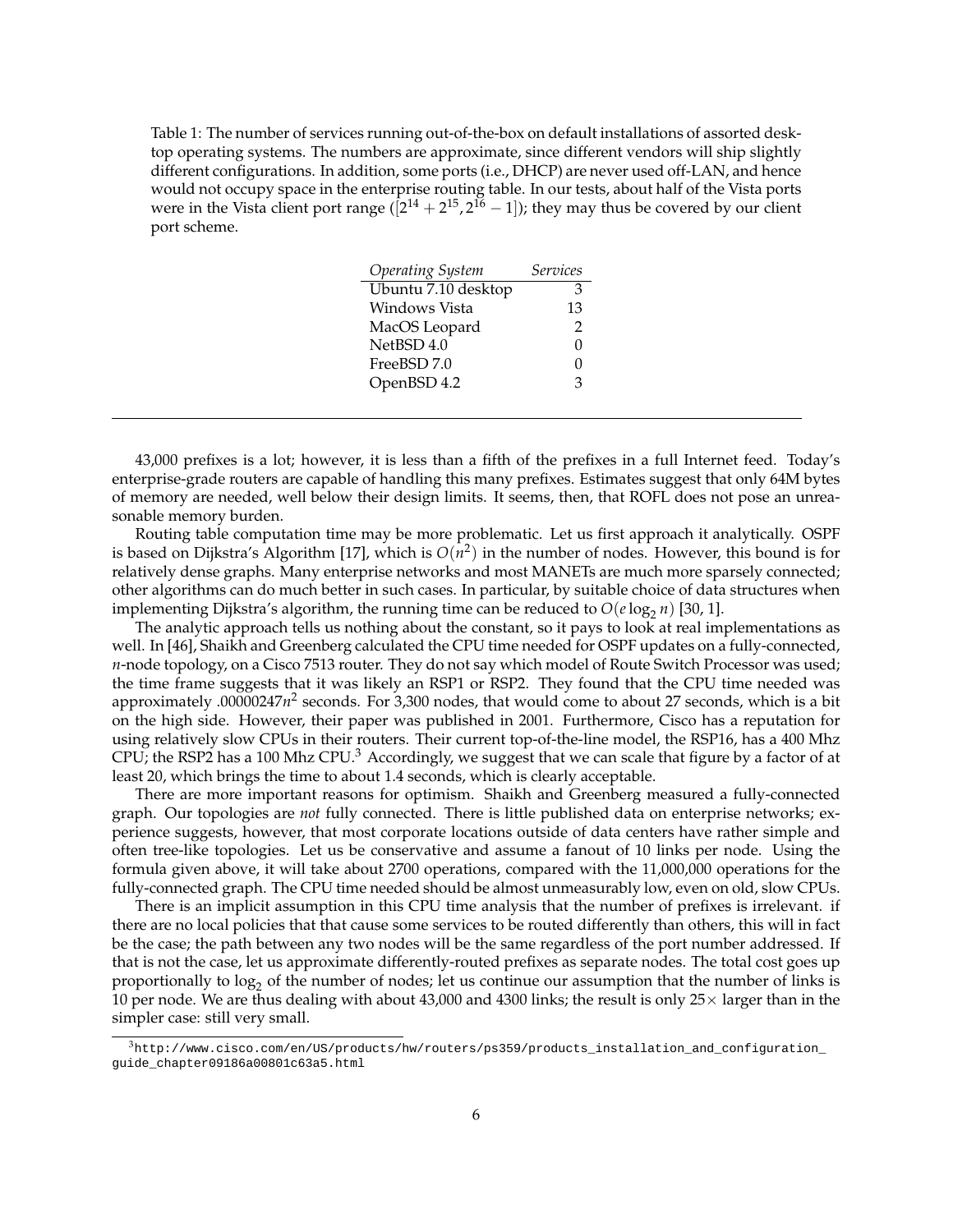The remaining issue is lookup time. It does not appear to be an issue, either. [51] describes algorithms whose complexity is  $O(log_2 n)$  in prefix length. Doubling the prefix length from a nominal 24 bits on today's networks to 48 bits should cost only one extra memory reference. [7] describes a multilevel lookup algorithm; given the structure of our /48s, this will work extremely well, though their algorithm is not designed for rapid table updates.

From these analyses, we conclude that our scheme is quite feasible, probably on today's platforms and certainly with minor design changes.

#### **4.2 Privacy and Scanning**

A disadvantage of ROFL is that within the policy region, it exposes the addresses and services running on all internal nodes. This is indeed an issue; however, we feel that it is not serious.

Host-scanning is relatively easy. In enterprise networks, an on-LAN attacker can monitor ARP packets. (In a recent test by one of us, we detected almost 700 hosts on our department's network, simply by passively monitoring ARP packets.) In MANETs, most routing protocols disclose the identities of all nodes. Other host scanning strategies are describied in [5].

Determining available services is not much harder, nor is it that much more intrusive. "Stealth scans"<sup>4</sup> are rarely noticed.

Passive techniques work, too. Eavesdropping on a MANET is straight-forward, given a compromised host. In an enterprise network, switches frequently "leak" packets intended for other ports; simply by sitting and listening, a host can learn of services run on many other machines. While ROFL makes a scanner's job somewhat easier, we do not feel that the difference is great enough to rule it out.

#### **4.3 Policy Routing**

Traditional firewalls have the ability to allow or block traffic based on source address as well as destination address and port number. While that is possible with ROFL, it is not as easy.

Doing route selection based in part on source addresses is a form of *policy routing*. Policy routing does not receive much attention today in the intradomain case; for an outline of an interdomain policy routing architecture, see [49, 18].

Using policy routing to allow traffic based on source addresses is of dubious utility; source-address spoofing is just too easy [37, 4, 31]. We noted in 1994 that "an attacker can still impersonate a host that is trusted by not on an internal network. One should not trust hosts outside of one's administrative control" [12, p. 67]. That said, it is reasonably straight-forward to encode source address restrictions as *constraints* attached to routes [40].

On the other hand, blocking certain source addresses is more useful, especially if the source of unwanted traffic is not address-agile. Again, this can be done with constraints on a path. The recent proposal to add such information to BGP [35] is intended for exactly that purpose:

This mechanism is designed to, primarily, allow an upstream autonomous system to perform inbound filtering, in their ingress routers of traffic that a given downstream AS wishes to drop.

For most purposes, we believe that tagging ROFL routes with positive or negative constraints will suffice. If, however, local practic dictates that some services should be routed differently — for example, if traffic for VoIP services should be routed differently than bulk data transfers — it would be necessary to develop a full-blown policy routing protocol.

It should be noted that the security guarantees from any sort of source address constraints are not strong. As noted, source address spoofing can be used to evade permissive constraints; similarly, address agility — picking a new (and perhaps bogus) — address can be used to evade blocks. Furthermore, with ROFL the constraints are sent to each node within the policy region. Even if the transmission itself is encrypted,

<sup>4</sup>http://www.insecure.org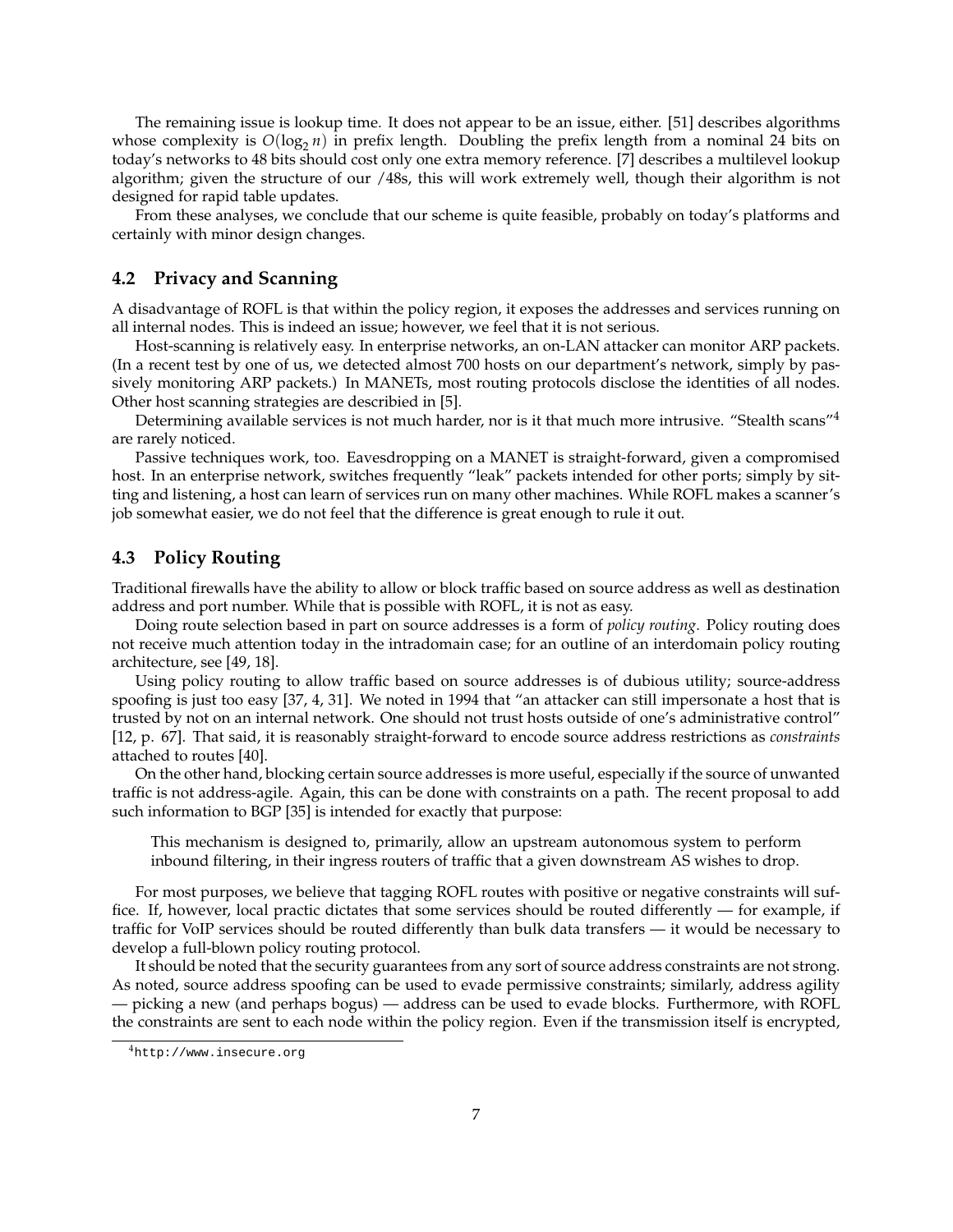

Figure 1: The desired scope of services announced from host *A*.

every internal node will be aware of every constraint, unless complex and expensive measures — one-way hashes of forbidden source addresses, to be checked on every packet? — are employed.

#### **4.4 Defining Policy Regions**

A crucial question in any firewall is defining which nodes should allowed access to the protected service. In ROFL, this translates to defining policy for which routing announcements are forwarded to which nodes.

It is straight-forward to cut off all services at the aggregation point. That works if the desired policy region is equivalent to all nodes behind that point. It does not help much if the desired scope for some service is less.

Consider the network shown in Figure 1, where node *A* is announcing services X and Y. Nodes *B* and *C* are allowed access to both services, while *D* is allowed access to X and *E* is allowed access to Y. *F* is not allowd access to either. In ROFL, this means that *A* should announce  $\{A : X, A : Y\}$  to *B* and *C*; both of those nodes can forward  $\{A : X\}$  to *D*, while *E* should see only  $\{A : Y\}$  and *F* should see neither.

There are two obvious ways to approach this. First, all relevant nodes could have a policy definition statement. In *C*'s case, for example, this statement would give the restrictions on what could be reannounced to *D* and *E*. This approach, though complex, might work for reasonably static nodes; it would not work well for MANETs. A better approach there would be to embed policy constraints in the routing announcements originating from *A*. In either case, the actual announcement becomes a form of routing policy; see Section 5 for more on that.

Regardless of which technique is used, the hard part is *understanding* the desired policy. This is primarily a human factors question.

#### **4.5 Routing and Security**

Since we are using to implement a security mechanism, it is fair to inquire if the underlying mechanism is secure. That is, if routing is insecure, are we building on network security on a foundation of sand.

It is well-known that routing protocols are insecure; see, for example, [41, 19, 4, 39, 33] and many more. However, to say this begs the question of what "insecure" means in this context.

Traditional routing security work has focused on the attacker trying to attract traffic, for examination, modification, or outright discard. That sort of misbehavior is not a threat to our scheme. Rather, we rely on routers not forwarding traffic for which they have no valid routes. For the most part, an attacker cannot influence this.

Consider a service announced within some policy region *P*. If the attacker is within *P*, there is no incremental danger from a routing attack; the attacker can already send evil packets towards the target.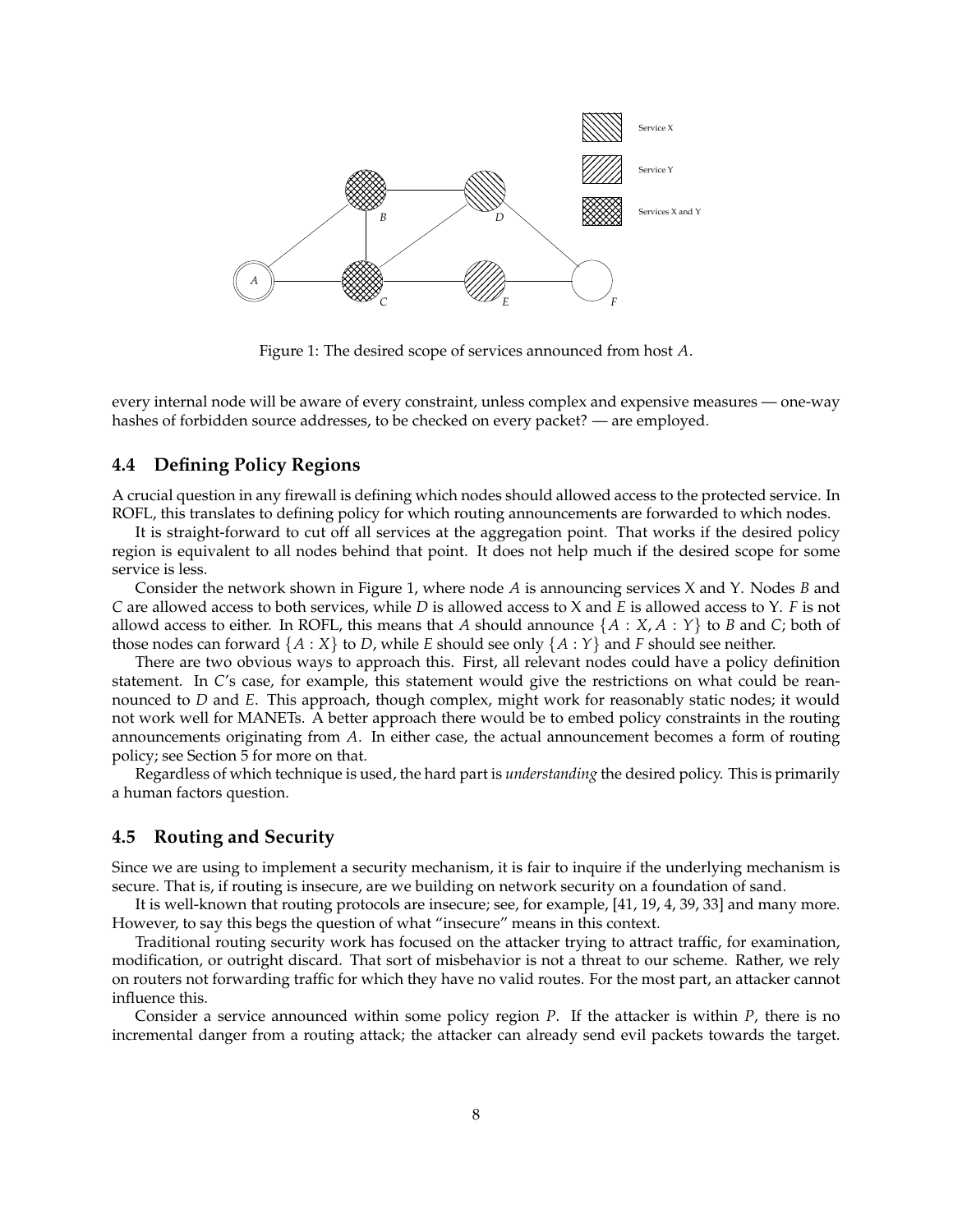Assume, then, that the attacker is not within *P*. Fraudulently announcing the service from there attracts packets to the attacker's node, but does nothing to send the packets towards the target.

The attacker's remaining choice is to compromise a node within *P* and send a fraudulent announcement to a neighboring router outside of *P*. This would indeed allow attack traffic to flow. However, the incremental risk is minimal. An attacker within *P* could just as easily launch the attack itself, or create a tunnel to the actual attacker. We thus conclude that there is no incremental risk of attack to using routing protocols as a firewall mechanism.

The situation is similar for infinity routes. An attacker might try to cause a denial of service attack by announcing fraudulent infinity routes to some node. However, the real announcement for that node will have a lower metric than  $\infty$ ; as such, it will be preferred by uncorrupted routers.

The remaining threat is fraudulent announcement of a service by an enemy who for some reason cannot launch an attack directly. One possible scenario might be a man-in-the-middle attacker on some link who wished to remain covert. While we regard this as a low probability event, it can be dealt with via link security or by such mechanisms as [27], [21], or simple link-layer authentication.

# **5 Theory of Routing Algebra**

Since ROFL is an architecture to deploy firewall through routing, the results of routing algebra will be useful to shed light on the robustness of firewalling by means of routing protocols. Routing algebra [47, 11] is a theoretical framework to capture and model general routing protocols, which have become increasingly more sophisticated and complex in recent years. In the past, routing protocols such as OSPF and RIP were usually designed to optimize a certain global metric (e.g. finding the shortest paths, or the most reliable paths). However, in the policy-driven settings as in inter-domain routing, different ISPs often have different considerations for selecting forwarding paths. For instance, BGP [44] allows a high degree of flexibility for customizing route import and export mechanisms at routers; this can create highly complex behaviour in inter-domain routing, driven by a variety of factors such as business relations, traffic engineering, and security concerns.

Unlike metric-optimizing routing protocols (e.g. OSFP and RIP), it has been reported in the literature that it is easy to construct settings of policy-based routing protocols with network-wide deleterious consequences. For instance, (1) there can be no consistent configuration to which the routing protocol can converge [36], or (2) there are non-unique and non-deterministic configurations given by the routing protocol [24, 10], or (3) even a consistent configuration exists, the routing prototocol still cannot converge to it under asynchronous communications [9, 10].

Sobrinho [47] proposes a generic routing algebra to understand the robust settings in policy-based routing, and derives a machine-checkable sufficient condition (called *monotonicity*) that guarantees the existence of consistent routing configuration. Griffin and Sobrinho [25] used routing algebra to develop a metalanguage (called metarouting) for constructing desirable settings that satisfies monotonicity.

Here we argue that the framework of routing algebra in [47, 11] is sufficiently generic to capture the mechanism of ROFL. By utilizing the same routing algebra to describe both routing and firewalling, we can develop a unifying approach for modeling, reasoning, and constructing robust routing and firewalling.

Routing algebra is motivated by the recognition that a path may not be only associated by a metric cost, but also can be abstractly associated by a signature. And the operation that translates a signature on an in-coming link to an out-going link can be heterogeneous on different nodes of the network.

The more general setting of routing algebra allows us to model sophisticated operations of ROFL, which otherwise can not be regarded as short-path routing in the Internet. For instance, the scenario of sourcebased policy regions in Section 4.4 can not be captured as a shortest path routing problem, which nonetheless can be subsumed by routing algebra.

We aim to prove that a sufficent condition that is similar to monotonicity in policy-based routing will be also useful to establish robust deployment of firewall by ROFL. We will use our policy algebra — a formal model of outsourced firewall policies — to map ROFL into the routing algebra. We will show how the deployment of firewalls can be checked in an automatic manner to guarantee that ROFL can converge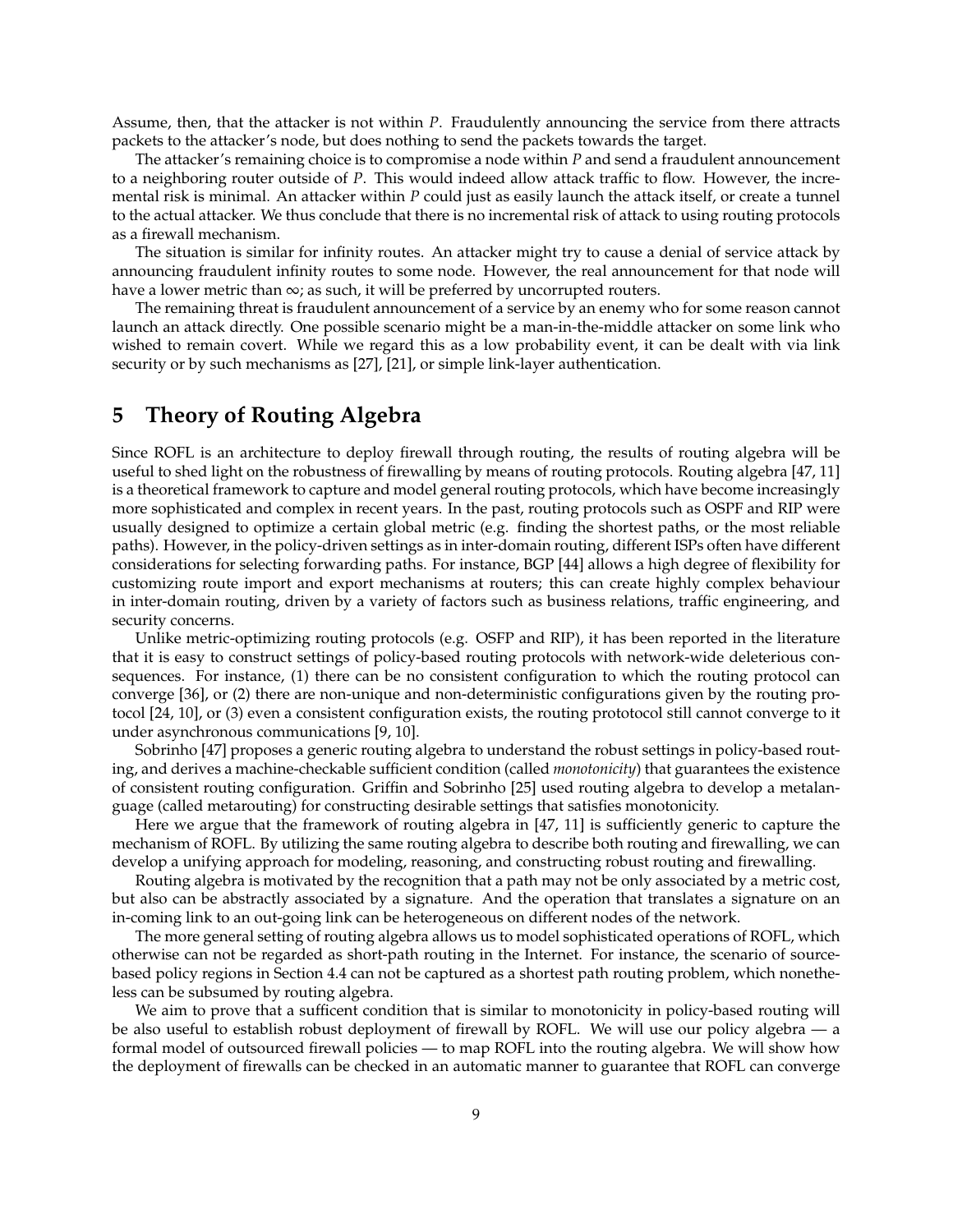to a network-wide firewall enforcement in a deterministic manner, even in the presence of asynchronous communications among routers.

# **6 Related Work**

The notion of using port numbers as part of the address is an old one. It was considered as part of the design of TCP/IP [8]. In the same time frame, Pup [6] and the Xerox Network System architecture [52] included the "socket number" as part of an address; the other two parts were a network number and a -bit host number. However, only the network number was used for routing.

Bellovin discussed including services as a component of IP addresses [2], as part of the process that led to the design of IPv6 [16]. Later, he and Gleitz proposed a design involving an IP address per process group [22], as an aid to firewalls.

A closer match to ROFL may be found in [35]. In it, a BGP [44] extension is proposed that describes a *flow specification*, i.e., a combination of a protocol number and the 4-tuple (source host, source port, destination host, destination port). The purpose of this scheme is allow early drop of traffic involved in a denial-ofservice attack; as such, it can be used to implement Pushback [34, 29] or remotely-triggered black hole filtering (see, for example, [14] or [23]). As noted earlier, the authors did not intend it for positive action, i.e., routing *to* a service.

In a more philosophical vein, application firewalls [13] and Network Address Translators (NATs) [48, 26, 28] derive much of their protective power because the hosts behind them have addresses that are not advertised. In this sense, they rely on the same principle we are using: something that isn't addressable can't be reached.

# **7 Conclusions**

We have presented a firewall mechanism that has significant advantages over conventional packet filters, pure distributed firewalls, and hybrid firewalls.

There are a number of extensions that may also prove useful. We mention them here; we may pursue them further after more analysis. One is to route on IPsec SPIs [32] instead of the port numbers. Without that, encrypted traffic can't take advantage of ROFL, since the port numbers are not visible to intermediate nodes. Routing on SPIs will permit early drop of many fake packets. It is especially useful if fine-grained SPIs are used, as in distributed firewalls.

A second extension would be to separate the port number from the IP address, and instead pass a list of permitted or prohibited port numbers along with a prefix announcement:

$$
\{192.0.2.42/32, \{25, 80\}, M\}
$$

That would permit a single announcment (and hence FIB entry) to handle many services. Perhaps more importantly, it would easily handle the case of an entire network wishing to permit a single service:

$$
\{192.0.2.0/24, \{25, 80\}, M\}
$$

On the other hand, this would require an additional lookup step not part of destination prefix matching; additionally, it might conflict with the desire to route different services differently.

Our scheme can be deployed in more or less any enterprise network. That said, it is especially wellsuited to MANETs for several reasons:

• Edge-filtering in MANETs is less useful. Individual nodes are at much greater risk of physical compromise, especially in military scenarios. There is thus much more risk of an attack coming from within the firewall.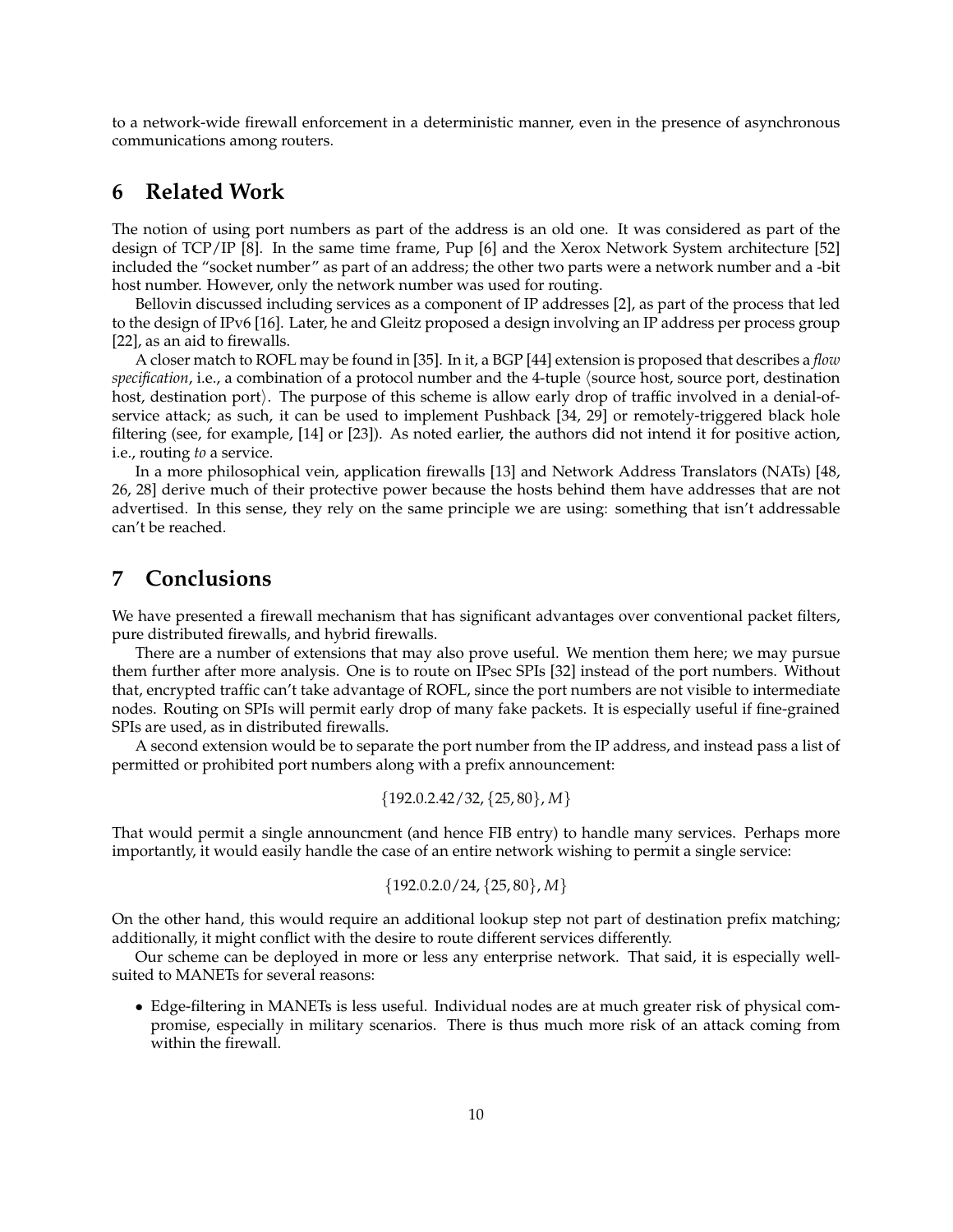- MANETs tend to have a more complex internal connectivity graph. Traffic in a MANET tends to traverse many more router hops than in an enterprise network. In our design, this provides many more opportunities for filtering.
- MANET nodes are frequently battery-constrained, making forwarding a very expensive operation. Dropping unwanted traffic early is thus a major benefit, especially as compared with distributed firewalls.
- Many MANET routing protocols already carry full /32s for each node, since they cannot rely on on the topological properties of fixed networks that permit address aggregation. Furthermore, most MANET nodes run very few services — they rarely run Windows Vista! Consequently, the increment in the size of the routing table is quite modest, probably no more than a factor of 2 or 3.

ROFL does stretch the purposes of the routing system. That said, our analysis shows that implementations should be feasible, even on very modest equipment.

# **Acknowledgments**

We would like to thank Randy Bush, Chris Morrow, Radia Perlman, and Philip Smith for much useful information and many useful comments.

# **References**

- [1] Alfred V. Aho, John E. Hopcroft, and Jeffrey D. Ullman. *The Design and Analysis of Computer Algorithms*. Addison-Wesley, 1974.
- [2] S. Bellovin. On many addresses per host. RFC 1681, Internet Engineering Task Force, August 1994.
- [3] Steven M. Bellovin. Distributed firewalls. *;login:*, pages 39–47, November 1999.
- [4] Steven M. Bellovin. A look back at "Security problems in the TCP/IP protocol suite". In *Annual Computer Security Applications Conference*, December 2004. Invited paper.
- [5] Steven M. Bellovin, Angelos Keromytis, and Bill Cheswick. Worm propagation strategies in an IPv6 Internet. *;login:*, pages 70–76, February 2006.
- [6] David R. Boggs, John F. Shoch, Edward A. Taft, and Robert M. Metcalfe. Pup: An internetwork architecture. *IEEE Transactions on Communications*, COM-28(4):612–624, April 1980.
- [7] Adam L. Buchsbaum, Glenn S. Fowler, Balachander Krishnamurthy, Kiem-Phong Vo, and Jia Wang. Fast prefix matching of bounded strings. In *Proceedings of ACM SIGACT ALENEX03*, Baltimore, Maryland, January 2003.
- [8] Vint Cerf, 2004. Private conversation.
- [9] Chi-Kin Chau. Policy-based Routing with Non-strict Preferences. In *Proc. ACM SIGCOMM*, September 2006.
- [10] Chi-Kin Chau. A Game-theoretical Study of Robust Networked Systems. *To appear in IEEE Journal on Selected Areas in Communications, Special Issue of Game Theory in Communication Systems*, 2008.
- [11] Chi-Kin Chau, Richard Gibbens, and Timothy G. Griffin. Towards a unifying theory for policy-based routing. In *Proc. IEEE INFOCOM*, April 2006.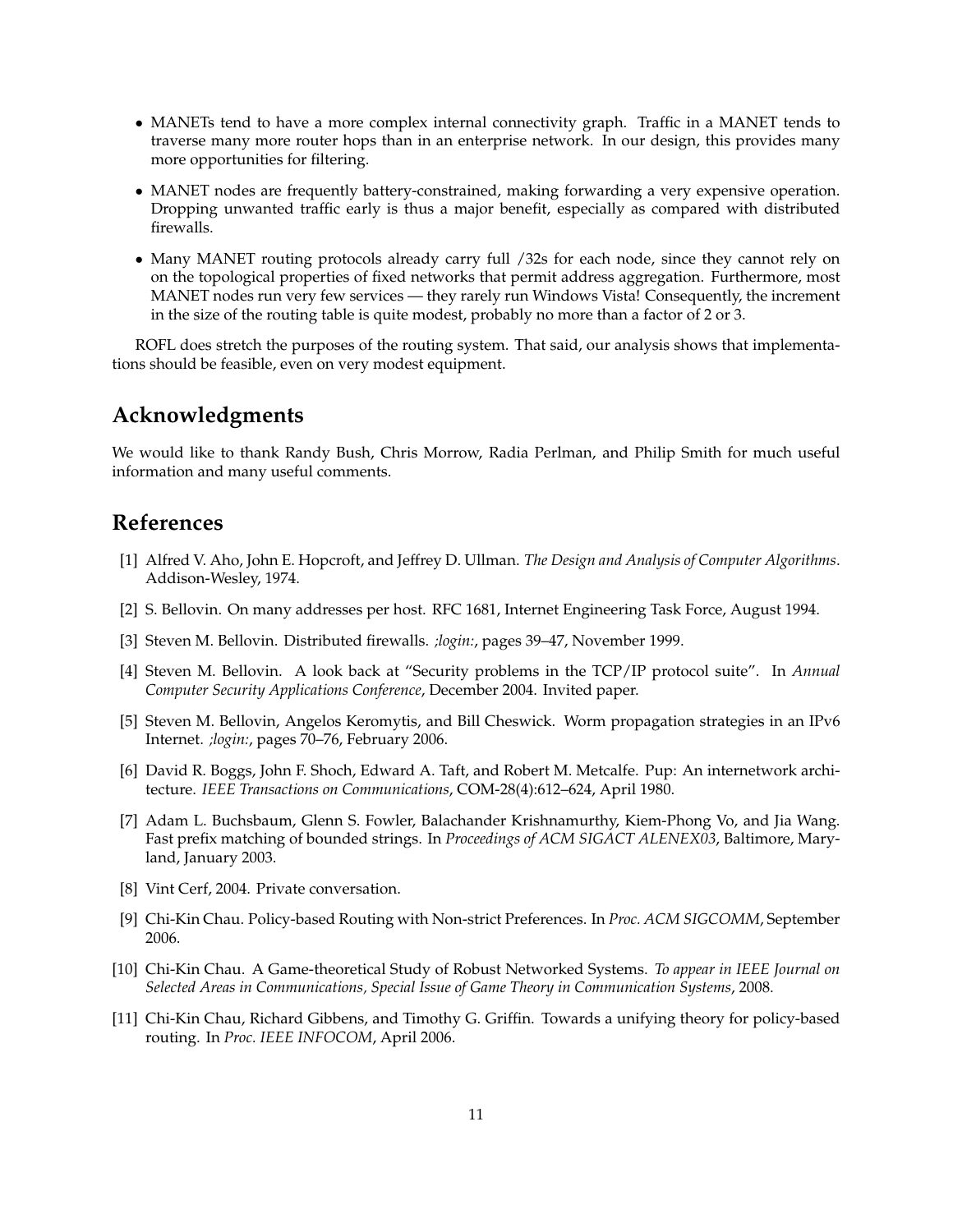- [12] William R. Cheswick and Steven M. Bellovin. *Firewalls and Internet Security: Repelling the Wily Hacker*. Addison-Wesley, Reading, MA, first edition, 1994.
- [13] William R. Cheswick, Steven M. Bellovin, and Aviel D. Rubin. *Firewalls and Internet Security; Repelling the Wily Hacker*. Addison-Wesley, Reading, MA, second edition, 2003.
- [14] Remotely triggered black hole filter destination based and source based. Cisco Systems, 2005. White paper.
- [15] R. Coltun, D. Ferguson, and J. Moy. OSPF for IPv6. RFC 2740, Internet Engineering Task Force, December 1999.
- [16] S. Deering and R. Hinden. Internet protocol, version 6 (IPv6) specification. RFC 2460, Internet Engineering Task Force, December 1998.
- [17] E. W. Dijkstra. A note on two problems in connexion with graphs. *Numerische Mathematik*, 1:269–271, 1959.
- [18] Deborah Estrin and Martha Steenstrup. Inter domain policy routing: overview of architecture and protocols. *SIGCOMM Comput. Commun. Rev.*, 21(1):71–78, 1991.
- [19] Gregory G. Finn. Reducing the vulnerability of dynamic computer networks. ISI Research Report ISI/RR-88-201, University of Southern California Information Sciences Institute, June 1988.
- [20] V. Fuller and T. Li. Classless inter-domain routing (CIDR). RFC 4632, Internet Engineering Task Force, August 2006.
- [21] V. Gill, J. Heasley, D. Meyer, P. Savola, and C. Pignataro. The generalized ttl security mechanism (GTSM). RFC 5082, Internet Engineering Task Force, October 2007.
- [22] Peter M. Gleitz and Steven M. Bellovin. Transient addressing for related processes: Improved firewalling by using IPv6 and multiple addresses per host. In *Proceedings of the Eleventh Usenix Security Symposium,*, August 2001.
- [23] Barry Raveendran Greene, Christopher L. Morrow, and Brian W. Gemberling. ISP security real world techniques: Remote triggered black hole filtering and backscatter traceback. NANOG, October 2001.
- [24] Timothy G. Griffin and Geoff Huston. RFC 4264: BGP wedgies, November 2005.
- [25] Timothy G. Griffin and Joäo Luís Sobrinho. Metarouting. *SIGCOMM Comput. Commun. Rev.*, 35(4):1-12, September 2005.
- [26] T. Hain. Architectural implications of NAT. RFC 2993, Internet Engineering Task Force, November 2000.
- [27] A. Heffernan. Protection of BGP sessions via the TCP MD5 signature option. RFC 2385, Internet Engineering Task Force, August 1998.
- [28] M. Holdrege and P. Srisuresh. Protocol complications with the IP network address translator. RFC 3027, Internet Engineering Task Force, January 2001.
- [29] John Ioannidis and Steven M. Bellovin. Implementing pushback: Router-based defense against DDoS attacks. In *Proc. Internet Society Symposium on Network and Distributed System Security*, 2002.
- [30] Donald B. Johnson. Efficient algorithms for shortest paths in sparse networks. *J. ACM*, 24(1):1–13, 1977.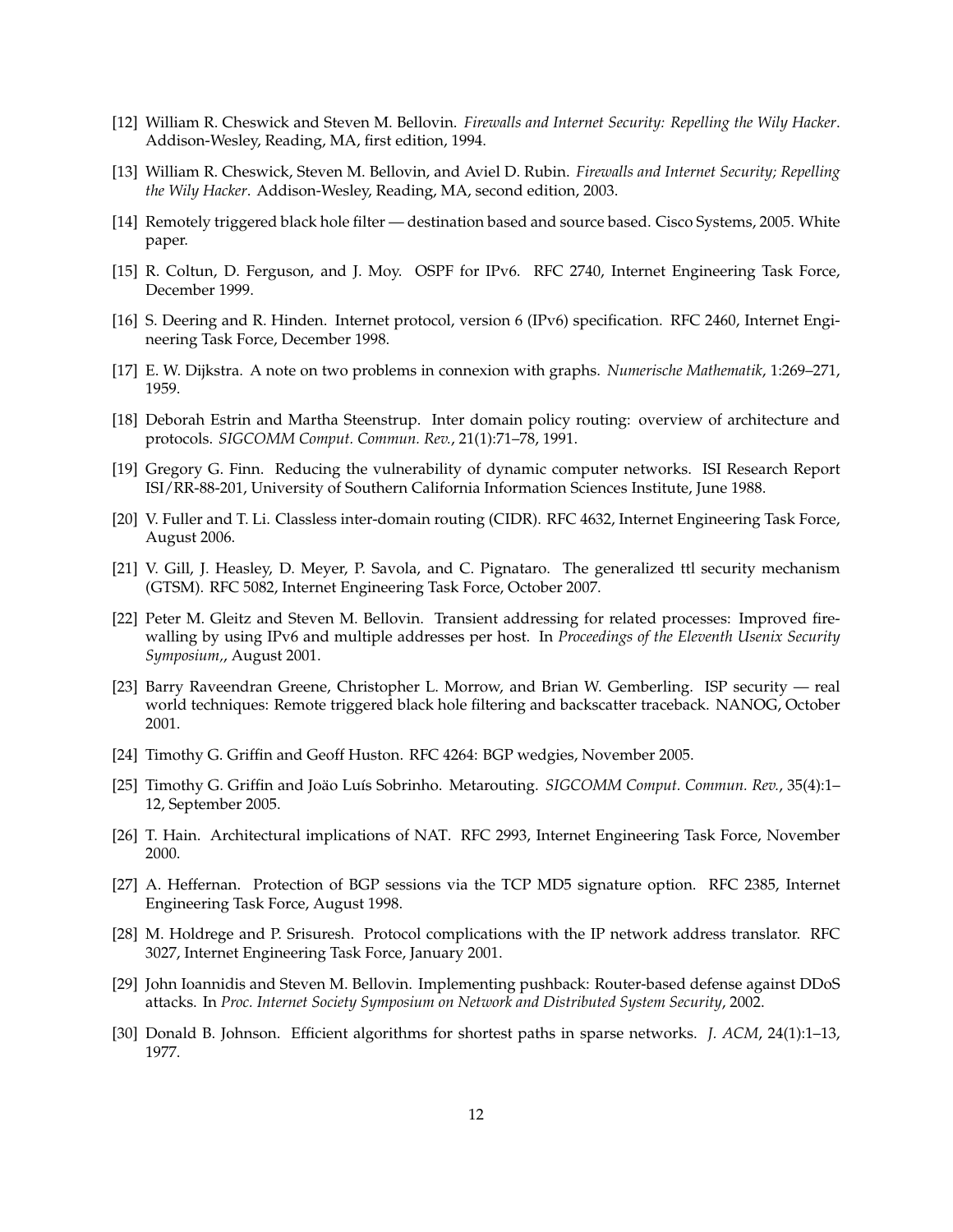- [31] Laurent Joncheray. A simple active attack against TCP. In *Proceedings of the Fifth Usenix Unix Security Symposium*, Salt Lake City, UT, 1995.
- [32] S. Kent and K. Seo. Security architecture for the Internet Protocol. RFC 4301, Internet Engineering Task Force, December 2005.
- [33] Stephen Kent, Charles Lynn, and Karen Seo. Secure border gateway protocol (Secure-BGP). *IEEE Journal on Selected Areas in Communications*, 18(4):582–592, April 2000.
- [34] Ratul Mahajan, Steven M. Bellovin, Sally Floyd, John Ioannidis, Vern Paxson, and Scott Shenker. Controlling high bandwidth aggregates in the network. *Computer Communications Review*, 32(3):62–73, July 2002.
- [35] Pedro Marques, Nischal Sheth, Robert Raszuk, Barry Greene, Jared Mauch, and Danny McPherson. Dissemination of flow specification rules. Internet draft; work in progress, April 2008. (draft-ietf-idrflow-spec-01.txt).
- [36] D. McPherson, V. Gill, D. Walton, and A. Retana. RFC 3345: Border Gateway Protocol (BGP) persistent route oscillation condition, August 2002.
- [37] Robert T. Morris. A weakness in the 4.2BSD unix TCP/IP software. Computing Science Technical Report 117, AT&T Bell Laboratories, Murray Hill, NJ, February 1985.
- [38] J. Moy. OSPF version 2. RFC 2328, Internet Engineering Task Force, April 1998.
- [39] S. Murphy, M. Badger, and B. Wellington. OSPF with digital signatures. RFC 2154, Internet Engineering Task Force, June 1997.
- [40] Radia Perlman. Incorporation of service classes into a network architecture. *SIGCOMM Comput. Commun. Rev.*, 11(4):204–210, 1981.
- [41] Radia Perlman. *Network Layer Protocols with Byzantine Robustness*. PhD thesis, M.I.T., 1988.
- [42] J. Postel. User datagram protocol. RFC 768, Internet Engineering Task Force, August 1980.
- [43] J. Postel. Transmission control protocol. RFC 793, Internet Engineering Task Force, September 1981.
- [44] Y. Rekhter, T. Li, and S. Hares. A border gateway protocol 4 (BGP-4). RFC 4271, Internet Engineering Task Force, January 2006.
- [45] Jennifer Rexford, Steven Bellovin, and Randy Bush. Some initial measurements of prefix length phyltreing. NANOG, May 2001.
- [46] Aman Shaikh and Albert Greenberg. Experience in black-box ospf measurement. In *ACM SIGCOMM Internet Measurement Workshop (IMW)*, November 2001.
- [47] João Luíz Sobrinho. An algebraic theory of dynamic network routing. *IEEE/ACM Trans. Networking*, 13(5):1160–1173, October 2005.
- [48] P. Srisuresh and K. Egevang. Traditional IP network address translator (traditional NAT). RFC 3022, Internet Engineering Task Force, January 2001.
- [49] M. Steenstrup. An architecture for Inter-Domain policy routing. RFC 1478, Internet Engineering Task Force, June 1993.
- [50] WANIPConnection:1. Service Template Version 1.01, UPnP Forum, 12 November 2001. Standardized DCP.